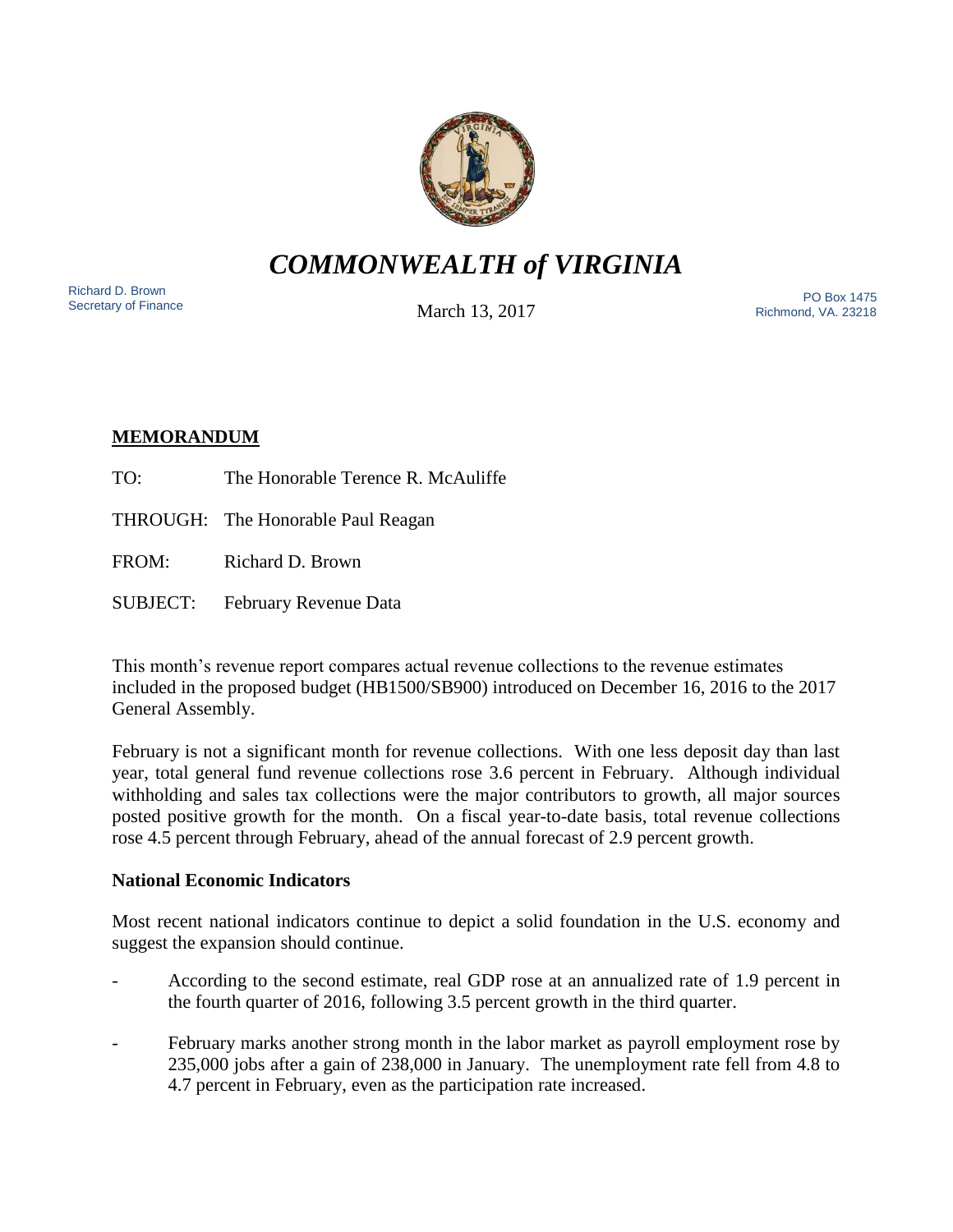March 13, 2017 Page 2 of 4

- Initial claims for unemployment rose by  $20,000$  to  $243,000$  during the week ending March 4. The four-week moving average rose by 2,250 to 236,500. Although initial claims tend to be volatile during this time of year, the low level of claims is consistent with a healthy job market.
- The Conference Board's index of leading indicators rose 0.6 percent in January, the fastest pace since June 2015.
- The Conference Board's index of consumer confidence rose 3.2 points to 114.8 in February. Both the present conditions and expectations component increased for the month.
- Activity in the manufacturing sector advanced in February, with the Institute of Supply Management index increasing from 56.0 to 57.7, the highest level since 2014.
- The CPI rose 0.6 percent in January after rising 0.3 percent in December and stands 2.5 percent above January 2016. Core inflation (excluding food and energy prices) increased 0.3 percent in January and is 2.3 percent above a year ago.
- At its February meeting, the Federal Reserve announced that there is no sense of urgency to raise rates again; the consensus is that the risks to the economic outlook remain roughly balanced.

## **Virginia Economy**

In late March, the Virginia Employment Commission will release re-benchmarked employment data for calendar years 2015 and 2016, so January data are not yet available. A brief review of the revision will be included in the March revenue letter.

The Virginia Leading Index rose 0.4 percent in January after rising 0.4 percent in December. Auto registrations, future employment, and the U.S. leading index all improved in January while initial claims for unemployment increased. The indexes increased in ten of the eleven metro areas while the index for Blacksburg declined.

## **February Revenue Collections**

With one less deposit day than February of last year, total general fund revenue collections rose 3.6 percent in February. Although individual withholding and sales tax collections were the major contributors to growth, all major sources posted positive growth for the month. On a fiscal year-to-date basis, total revenue collections rose 4.5 percent through February, ahead of the annual forecast of 2.9 percent growth.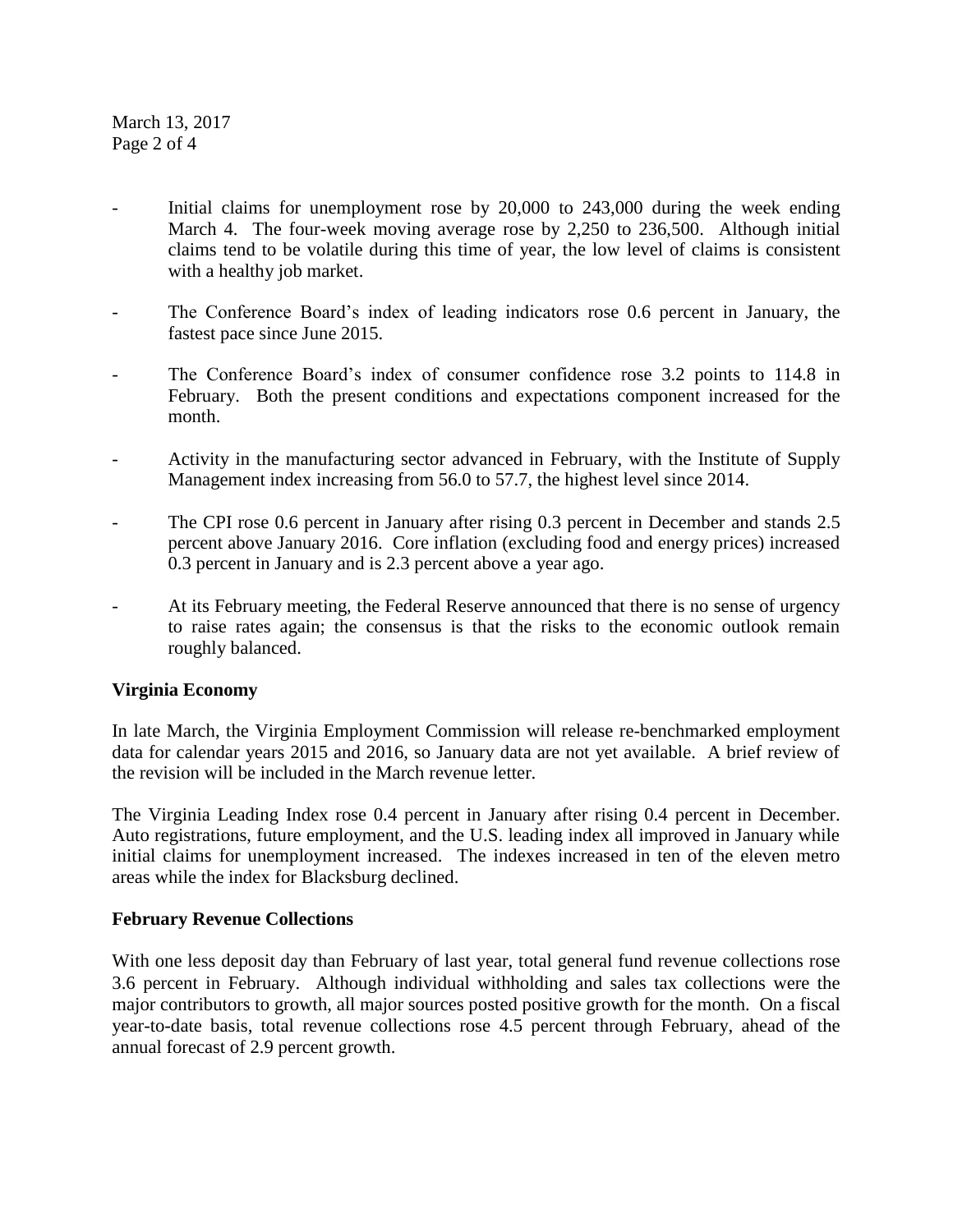March 13, 2017 Page 3 of 4

*Net Individual Income Tax (70% of general fund revenues)*: Through February, collections of net individual income tax rose 5.1 percent from the same period last year, ahead of the revised annual estimate of 2.9 percent growth. Performance in each component of individual income tax is as follows:

*Individual Income Tax Withholding (63% of general fund revenues)*: With one less deposit day than February of last year, collections of payroll withholding taxes grew 5.0 percent for the month. Year-to-date, withholding collections are also 5.0 percent ahead of the same period last year, well ahead of the annual estimate of 3.6 percent growth.

*Individual Income Tax Nonwithholding (16% of general fund revenues)*: February is not a significant month for collections in this source. Receipts were \$54.4 million in February compared with \$48.0 million in February of last year for growth of 13.3 percent. Year-to-date, collections rose by 1.7 percent, ahead of the annual estimate of a 0.7 percent decline.

*Individual Income Tax Refunds*: The Department of Taxation issued \$429.5 million in refunds in February compared with \$396.0 million last year. Year-to-date, refunds have fallen 1.2 percent, trailing the annual estimate of 1.5 percent growth.

*Sales Tax (18% of general fund revenues)*: Collections of sales and use taxes, reflecting January sales, rose 5.3 percent in February. February receipts include January post-holiday sales and gift card purchases, completing the holiday shopping season.

On a year-to-date basis, collections have risen 1.4 percent, trailing the annual estimate of 2.7 percent growth. Adjusting for the accelerated sales tax program, sales tax collections have increased 1.5 percent year-to-date, lagging the forecast.

*Corporate Income Tax (4% of general fund revenues)*: February is not a significant month for collections in this source. Collections of corporate income taxes were \$13.8 million in February, compared with receipts of \$7.9 million in February of last year. Year-to-date collections have increased 12.4 percent from the same period last year, ahead of the revised annual estimate of 3.8 percent growth.

*Wills, Suits, Deeds, Contracts (2% of general fund revenues)*: Collections of wills, suits, deeds, and contracts – mainly recordation tax collections – were \$25.0 million in February, compared with \$26.1 million in February of last year for a decline of 4.1 percent. On a year-to-date basis, collections are up 10.3 percent, ahead of the annual forecast of 8.0 percent growth.

*Insurance Premiums (2% of general fund revenues)*: February collections in this source were \$12.9 million compared with \$13.7 million in February of last year. Year-to-date collections through February were \$81.1 million, compared with \$77.3 million in the same period last year. Final payments in this source are due March 1 and estimated payments are due in April and June.